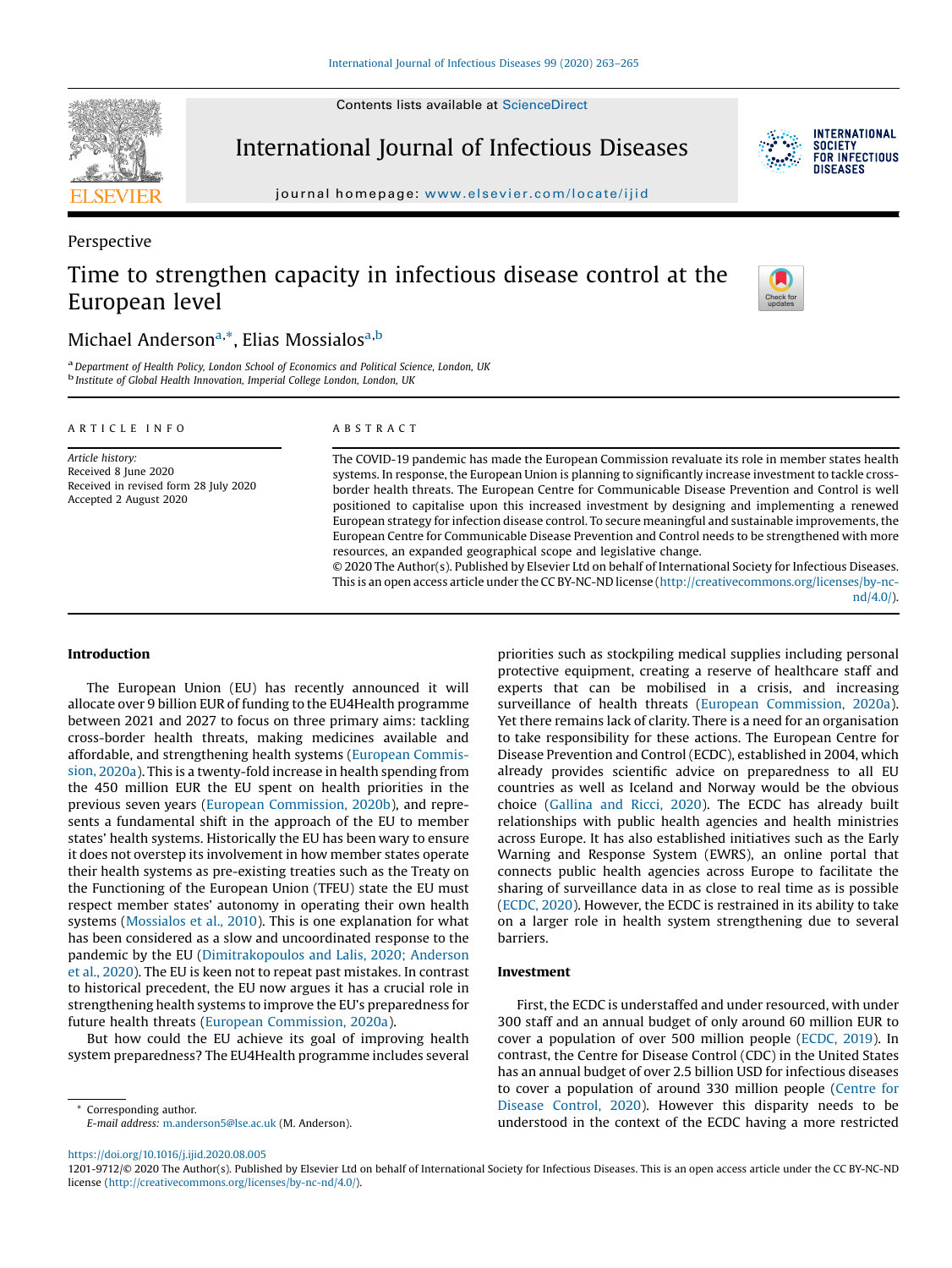role than the CDC, that involves working with national public health agencies that often have considerable resources at their disposable. For example the Robert Koch Institute in Germany has an annual budget of around 100 million EUR (International Labour Organization, 2017), and Santé Publique France has an annual budget of around 200 million EUR (Santé publique, 2020). As a result, the role of the ECDC has typically been restricted to offering scientific advice, coordinating surveillance efforts with national public health agencies and performing external quality assessments of laboratories. The EU4Health programme offers a valuable opportunity to increase investment in the ECDC. This could see the ECDC transition into a wider role where it could co-invest with countries in infrastructure needed to improve surveillance. Urgent priorities include improved access to diagnostics, better use of health information technology, and enhanced laboratory capacity. The role of the ECDC should remain primarily as a coordinator of infectious disease control activities in Europe, and the primary objective of co-investment initiatives should be to support countries who may need additional financial and technical support. However, there are areas of policy which could benefit from increased centralisation, for example the ECDC could expand its role in workforce planning by the coordination and subsidisation, in resource constrained countries, of educational programmes to deliver a sustainable supply of infection prevention and control nurses, specialist infectious disease physicians, and infectious disease epidemiologists. This is important to consider on a European level as there is significant mobility of the healthcare workforce between European countries.

# Geographical Scope

Second, the ECDC is limited in its geographical scope as its mandate does not allow it to routinely conduct surveillance or offer advice to many countries considered part of Europe which are not part of the EU or the European Economic Area (EEA). Countries not within the remit of the ECDC include Switzerland, Ukraine, Belarus, and many countries in the Balkans such as Serbia, Albania, and Bosnia and Herzegovina. The UK may soon join this list with its impending exit from the EU, as there is currently no clarity on its future relationship with the ECDC (Anderson et al., 2020). As many of these countries have multiple borders with European countries under the remit of the ECDC, this is a major barrier to establishing a comprehensive and effective European response to infectious disease outbreaks. The geographic scope of the ECDC also creates barriers to working effectively with the World Health Organisation (WHO) at the European level. The WHO Regional Office for Europe, which also conducts surveillance of infectious diseases, encompasses a total of 53 countries (World Health Organisation Regional Office for Europe, 2020), whereas the remit of the ECDC current extends to only 29 countries (European Centre for Disease Prevention and Control, 2020). If the geographical scope of these organisations were to align, this would create further opportunities to collaborate and avoid duplication in efforts. A bolder proposition to consider would be for the WHO and the EU to pool their resources to make the ECDC the sole organisation responsible for infectious disease surveillance at the European level. There is a precedent for the EU involving other countries in their initiatives. The EU Civil Protection Mechanism, established in 2001, involves all EU member states but also Iceland, North Macedonia, Montenegro, Norway, Serbia and Turkey (European Commission, 2020c). The mechanism is supported by the Emergency Response Coordination Centre (ERCC) which operates 24/7 and coordinates assistance to countries in desperate need (European Commission, 2020d). There is potential for the ECDC to collaborate with the ERCC to response to emerging pandemics in the future.

#### Legislative Barriers

Third, if the ECDC is to expand its role in health system preparedness and surveillance then there are legislative barriers which need to be overcome. First, legislation may be needed to facilitate data sharing. Current regulation such as the general data protection regulation (GDPR) can limit the sharing of patient information. If countries outside the EU are to participate in the activities of the ECDC they may need to strengthen their data protection legislation. If achieved the EU may consider granting certain countries with adequacy decisions, which can facilitate international data flows (European Commission, 2020e). Second, legislation may be need to improve compliance with data reporting. A recent independent evaluation of the ECDC also concluded that gaps and variation in member states reporting of data continued to hinder European surveillance efforts (PWC, 2019). The voluntary nature of current surveillance initiatives leaves the ECDC with few levers to penalise member states which repeatedly fail to meet reporting standards (Renda and Castro, 2020). Third, current EU treaties may need to be amended. The EU decision on serious cross border threats to health attempted to promote solidarity and provide a legislative framework for collective EU action during major health crises. However, this decision did not stop countries banning exports and stockpiling medications, PPE, and ventilators during the COVID-19 pandemic (Anderson et al., 2020). Under their current mandate the EU has also hesitated to issue recommendations on certain issues relevant to health systems during the COVID-19 pandemic. For example, the EU only published guidance on the use of diagnostic tests in mid-April (European Commission, 2020f). A potential amendment to the TFEU could include provisions that temporarily enhance the role of the EU during pandemic circumstances. However, this could prove difficult to enforce as many countries may still choose to prioritise their own interests.

## Conclusion

In summary, the EU4Health programme represents a fundamental shift in the approach of the EU to health systems. The COVID-19 pandemic has also led to increased commitment at the European level to strengthen infectious disease preparedness, surveillance, and response. Combined, this represents a once in a generation opportunity to develop a comprehensive strategy to infectious diseases across Europe. The ECDC is well positioned to deliver this strategy but to do so it must be funded appropriately. Its scope would need to be extended to incorporate all countries across Europe and legislative barriers would need to be addressed to allow improved sharing of information and to provide the mandate to invest in health systems. European health policy should be forward-looking, rather than reactive to health emergencies and pandemics. The EU should not stand still.

# Author contributions

MA and EM both contributed to the drafting and editing of this manuscript

# Funding source

No funding source was involved in the production of this manuscript

## Ethical approval

Not applicable to a perspective